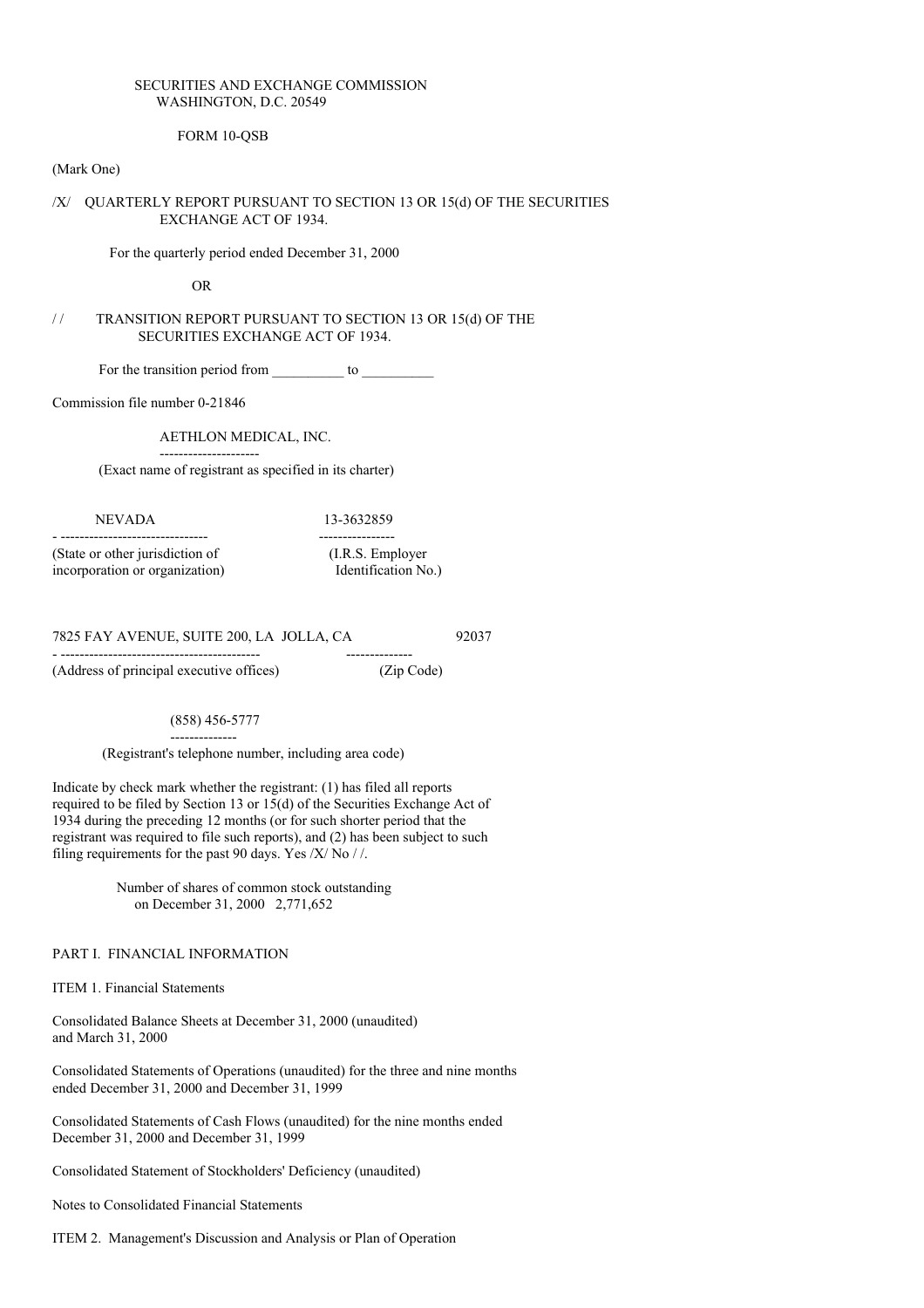# PART II. OTHER INFORMATION

# SIGNATURES

2

PART I

# FINANCIAL INFORMATION

# ITEM 1. FINANCIAL STATEMENTS

3

#### AETHLON MEDICAL, INC. AND SUBSIDIARIES (A DEVELOPMENT STAGE COMPANY)

# CONSOLIDATED BALANCE SHEETS

<TABLE> <CAPTION>

|                                               | December 31,                        |       |                     |        |
|-----------------------------------------------|-------------------------------------|-------|---------------------|--------|
|                                               | 2000 March 31,                      |       |                     |        |
|                                               | (unaudited) 2000                    |       |                     |        |
| <b>ASSETS</b>                                 |                                     |       |                     |        |
| $<\!\!S\!\!>$                                 | $<<>$ $<<>$                         |       |                     |        |
| <b>CURRENT ASSETS</b>                         |                                     |       |                     |        |
| Cash                                          | \$1,622 \$217,017                   |       |                     |        |
| Accounts receivable                           |                                     |       | 32,043 61,495       |        |
| Prepaid expenses                              |                                     |       | 24,349 36,940       |        |
| Employee advances                             | ----------------------------------- |       | $-15,800$           |        |
|                                               |                                     |       |                     |        |
| Total current assets                          |                                     |       | 58,014 331,252      |        |
| PROPERTY AND EQUIPMENT, NET                   |                                     |       | 33,984              | 41,535 |
| <b>OTHER ASSETS</b>                           |                                     |       |                     |        |
| Patents and trademarks, net                   |                                     |       | 407,795 177,065     |        |
| Deferred debt expense, net                    |                                     |       | 134,745 273,738     |        |
| Goodwill, net                                 | 1,558,091 495,088<br>1,330 1,330    |       |                     |        |
| Other                                         |                                     |       |                     |        |
|                                               |                                     |       |                     |        |
| Total other assets                            | 2,101,961 947,221                   |       |                     |        |
|                                               | --------------------------------    |       |                     |        |
| Total assets                                  | \$2,193,959 \$1,320,008             |       |                     |        |
|                                               | __________                          |       |                     |        |
| LIABILITIES AND STOCKHOLDERS' DEFICIENCY      |                                     |       |                     |        |
| <b>CURRENT LIABILITIES</b>                    |                                     |       |                     |        |
| Accounts payable:                             |                                     |       |                     |        |
| Trade                                         | \$756,044 \$740,562                 |       |                     |        |
| Related parties                               |                                     |       | 236,217 234,324     |        |
| Notes payable, net of discount                |                                     |       | 1,220,238 526,708   |        |
| Accrued liabilities                           | 346,661 201,631                     |       |                     |        |
| Deferred compensation                         |                                     |       | 329,835 329,835     |        |
|                                               |                                     |       |                     |        |
| Total current liabilities                     |                                     |       | 2,888,995 2,033,060 |        |
|                                               |                                     |       |                     |        |
| Convertible notes, 8 %, due November 1, 2002, |                                     |       |                     |        |
| net of discount                               | 223,134                             |       |                     |        |
|                                               |                                     |       |                     |        |
| STOCKHOLDERS' DEFICIENCY                      |                                     |       |                     |        |
| Common stock - \$.001 par value               |                                     |       |                     |        |
| 25,000,000 shares authorized; 2,771,652 and   |                                     |       |                     |        |
| 2,672,500 shares issued and outstanding       |                                     | 2,772 |                     | 2,673  |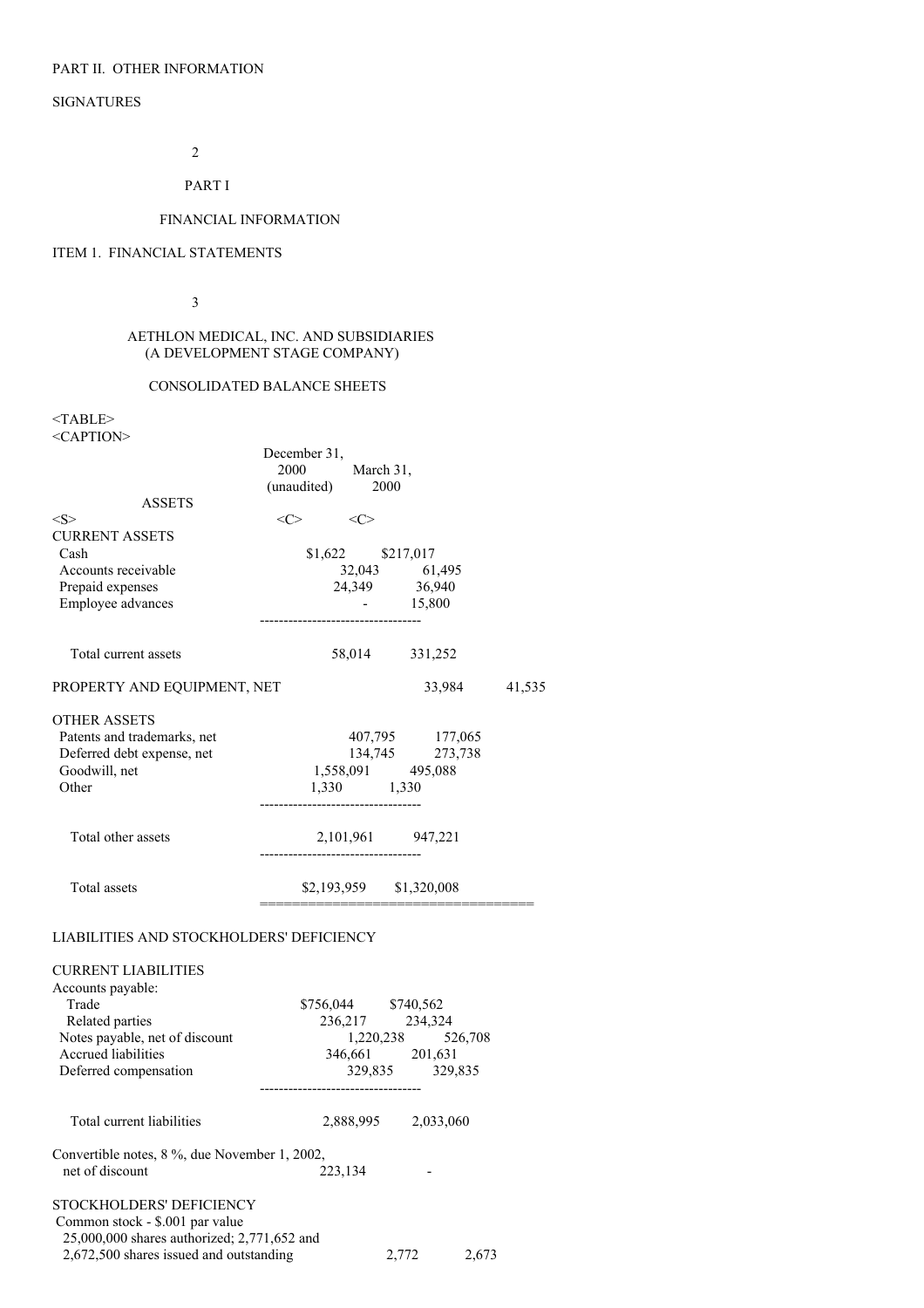| Additional paid in capital - common stock         | 4,242,132   | 3,290,865   |  |  |
|---------------------------------------------------|-------------|-------------|--|--|
| Additional paid in capital - warrants and options | 1,865,187   | 739,826     |  |  |
| Deficit accumulated during development stage      | (7,028,261) | (4,746,416) |  |  |
|                                                   |             |             |  |  |
| Total stockholders' deficiency                    | (918, 170)  | (713, 052)  |  |  |
| Total liabilities and stockholders' deficiency    | \$2,193,959 | \$1,320,008 |  |  |
|                                                   |             |             |  |  |

  |  |See accompanying notes.

4

#### AETHLON MEDICAL, INC. AND SUBSIDIARIES (A DEVELOPMENT STAGE ENTERPRISE)

# CONSOLIDATED STATEMENTS OF OPERATIONS (UNAUDITED)

# <TABLE> <CAPTION>

|                                                 | Three months ended      |                                  |                                                                                             | <b>Cumulative During</b><br>Nine months ended Development Stage |                                                                                |  |  |  |
|-------------------------------------------------|-------------------------|----------------------------------|---------------------------------------------------------------------------------------------|-----------------------------------------------------------------|--------------------------------------------------------------------------------|--|--|--|
|                                                 | December 31 December 31 |                                  |                                                                                             |                                                                 | January 31, 1984<br>To                                                         |  |  |  |
|                                                 | 2000                    |                                  |                                                                                             |                                                                 | 1999 December 31, 2000                                                         |  |  |  |
| $<\ge$                                          | $<\!\!C\!\!>$           | $1999$ $2000$<br><c> <c></c></c> |                                                                                             | $\langle C \rangle$                                             | $\langle C \rangle$                                                            |  |  |  |
| REVENUE                                         |                         |                                  |                                                                                             |                                                                 |                                                                                |  |  |  |
| Grant income                                    | $\mathbb{S}$<br>$- S$   |                                  | $-$ \$                                                                                      |                                                                 | $-$ \$ $-$ \$1,430,799                                                         |  |  |  |
| Subcontract income                              |                         |                                  |                                                                                             |                                                                 | $   73,746$                                                                    |  |  |  |
| Sale of research and development -              |                         |                                  |                                                                                             |                                                                 | 35,810                                                                         |  |  |  |
| Other income                                    |                         | $500$ -                          |                                                                                             | 22,979 -                                                        | 53,976                                                                         |  |  |  |
| Interest income                                 |                         |                                  | $\mathcal{L}^{\mathcal{L}}$ and $\mathcal{L}^{\mathcal{L}}$ and $\mathcal{L}^{\mathcal{L}}$ |                                                                 | $-17,415$                                                                      |  |  |  |
| Total revenue                                   |                         |                                  |                                                                                             |                                                                 | 500 - 22,979 - 1,611,746                                                       |  |  |  |
| <b>EXPENSES</b>                                 |                         |                                  |                                                                                             |                                                                 |                                                                                |  |  |  |
| Interest and debt expense                       |                         |                                  |                                                                                             |                                                                 | 508,101 101,474 1,175,248 128,738 1,691,094                                    |  |  |  |
| Personnel costs                                 |                         |                                  |                                                                                             |                                                                 | 179,774 110,247 525,480 314,940<br>3,830,605                                   |  |  |  |
|                                                 |                         |                                  |                                                                                             |                                                                 | Professional and consulting fees 112,883 67,647 213,123 208,436 784,361        |  |  |  |
| Amortization-goodwill                           | $42,454$ $- 127,361$    |                                  |                                                                                             |                                                                 | 140,056                                                                        |  |  |  |
| Rent and office expense                         |                         |                                  |                                                                                             |                                                                 | $40,139$ $19,575$ $101,467$ $53,733$ $593,181$<br>$10.028$ $12,129$ $13,139$   |  |  |  |
| Insurance                                       |                         |                                  |                                                                                             |                                                                 | 10,028 13,138 43,491 19,409 133,977                                            |  |  |  |
| Laboratory supplies                             |                         |                                  |                                                                                             |                                                                 | 24,475 - 38,206 - 140,589                                                      |  |  |  |
| Travel and meetings                             |                         |                                  |                                                                                             |                                                                 | 6,525 9,538 26,403 19,009 170,558                                              |  |  |  |
| Miscellaneous                                   |                         |                                  |                                                                                             |                                                                 | $8,142$ 295 25,544 3,815 130,474                                               |  |  |  |
| Depreciation                                    |                         |                                  |                                                                                             |                                                                 | 4,092 2,555 11,925 7,319 146,843<br>atents 2,043 2,043 6,129 6,129 49,028      |  |  |  |
| Amortization-patents                            |                         |                                  |                                                                                             |                                                                 |                                                                                |  |  |  |
| Equipment and maintenance 827 - 6,307 - 171,629 |                         |                                  |                                                                                             |                                                                 |                                                                                |  |  |  |
| R & D consultation                              |                         | $\mathcal{L}^{\text{max}}$       |                                                                                             | $\frac{1}{2}$ , $\frac{1}{2}$                                   | 240,463                                                                        |  |  |  |
| Subcontract expense                             |                         |                                  |                                                                                             |                                                                 | 195,964                                                                        |  |  |  |
| Contractual costs                               |                         |                                  |                                                                                             |                                                                 | $ -$ 192,112                                                                   |  |  |  |
| Dues and subscriptions                          |                         |                                  |                                                                                             |                                                                 | 13,596                                                                         |  |  |  |
|                                                 |                         |                                  |                                                                                             |                                                                 | Total expenses 939,483 326,512 2,300,694 761,528 8,624,530                     |  |  |  |
|                                                 |                         |                                  |                                                                                             |                                                                 | LOSS BEFORE INCOME TAXES (938,983) (326,512) (2,277,705) (761,528) (7,012,784) |  |  |  |
|                                                 |                         |                                  |                                                                                             |                                                                 | PROVISION FOR INCOME TAXES 2,675 81 4,140 228 15,477                           |  |  |  |
| NET LOSS                                        |                         |                                  |                                                                                             |                                                                 | $$$ (941,658) $$$ (326,593) $$$ (2,281,845) $$$ (761,756) $$$ (7,028,261)      |  |  |  |
| PER SHARE - BASIC AND DILUTED:<br>Net loss      | \$<br>$(0.34)$ \$       |                                  |                                                                                             | $(0.13)$ \$ $(0.82)$ \$ $(0.29)$                                |                                                                                |  |  |  |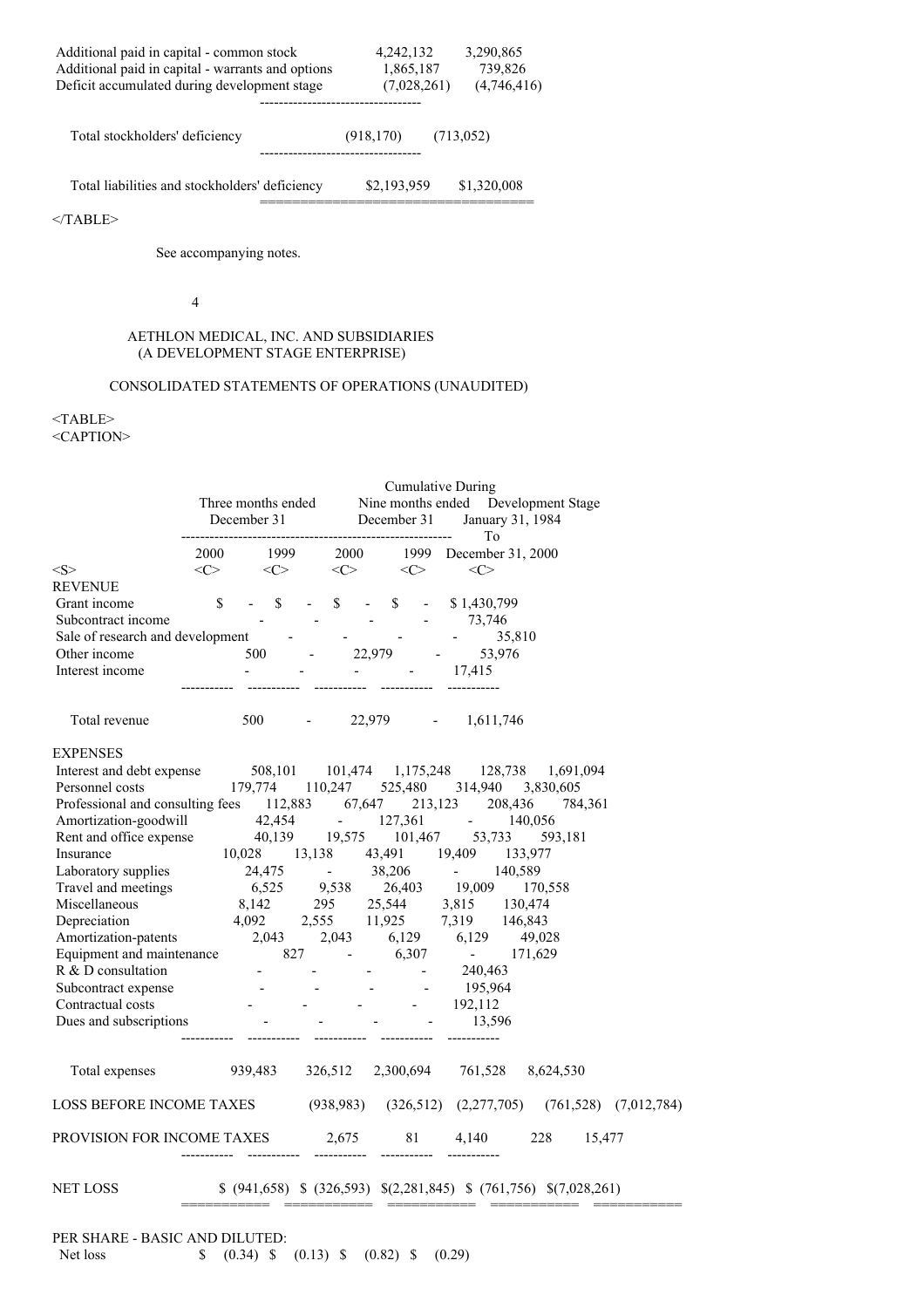See accompanying notes.

5

# AETHLON MEDICAL, INC. AND SUBSIDIARIES (A DEVELOPMENT STAGE ENTERPRISE)

# CONSOLIDATED STATEMENTS OF CASH FLOWS (UNAUDITED)

 $<$ TABLE>  $\angle C$  A DTION

| <caption< th=""><th></th><th></th><th></th><th></th><th></th></caption<>                                                           |                          |                            |                                                                                            |              |  |  |  |
|------------------------------------------------------------------------------------------------------------------------------------|--------------------------|----------------------------|--------------------------------------------------------------------------------------------|--------------|--|--|--|
|                                                                                                                                    | <b>Cumulative During</b> |                            |                                                                                            |              |  |  |  |
|                                                                                                                                    |                          |                            | Nine months ended Development Stage                                                        |              |  |  |  |
|                                                                                                                                    |                          |                            | December 31 January 31, 1984                                                               |              |  |  |  |
|                                                                                                                                    |                          | -------------------------- | To                                                                                         |              |  |  |  |
|                                                                                                                                    |                          |                            | 2000 1999 December 31, 2000                                                                |              |  |  |  |
| $<\!\!S\!\!>$                                                                                                                      |                          |                            | $\langle C \rangle$ $\langle C \rangle$ $\langle C \rangle$                                |              |  |  |  |
| CASH FLOWS FROM OPERATING ACTIVITIES                                                                                               |                          |                            |                                                                                            |              |  |  |  |
| Net loss                                                                                                                           |                          |                            | $$(2,281,845) \$ (761,756) \$(7,028,261)$                                                  |              |  |  |  |
| Adjustments to reconcile net loss to net cash                                                                                      |                          |                            |                                                                                            |              |  |  |  |
| used by operating activities:                                                                                                      |                          |                            |                                                                                            |              |  |  |  |
| Depreciation                                                                                                                       |                          |                            | 11,925 7,319 146,843                                                                       |              |  |  |  |
| Amortization-patents & goodwill                                                                                                    |                          |                            | $133,490$ $6,129$ $189,083$                                                                |              |  |  |  |
| Amortization-debt expense & note discount<br>1,048,359 12,126 1,319,517<br>Services paid by issuance of warrants<br>8,373 - 13,373 |                          |                            |                                                                                            |              |  |  |  |
|                                                                                                                                    |                          |                            |                                                                                            |              |  |  |  |
| Deferred compensation forgiven                                                                                                     |                          |                            | $-217,223$                                                                                 |              |  |  |  |
| (Increase) decrease in assets:                                                                                                     |                          |                            |                                                                                            |              |  |  |  |
| Accounts receivable and advances                                                                                                   |                          |                            | 45,252 (15,800) 30,623                                                                     |              |  |  |  |
| Prepaid expenses                                                                                                                   |                          |                            | 18,981 (32,349) (17,959)                                                                   |              |  |  |  |
| Other assets                                                                                                                       |                          |                            | $(1,330)$ $(1,329)$                                                                        |              |  |  |  |
| Increase (decrease) in liabilities:                                                                                                |                          |                            |                                                                                            |              |  |  |  |
| Accounts payable                                                                                                                   |                          |                            | 61,482 169,318 659,466                                                                     |              |  |  |  |
| Accrued liabilities                                                                                                                |                          |                            |                                                                                            |              |  |  |  |
| $145,030$ $117,847$ $413,899$<br>$15,037$ $329,834$                                                                                |                          |                            | $-15,827$ 329,834                                                                          |              |  |  |  |
| Deferred compensation                                                                                                              |                          |                            |                                                                                            |              |  |  |  |
|                                                                                                                                    |                          |                            |                                                                                            |              |  |  |  |
| Net cash used by operating activities (808,953) (482,669) (3,727,688)                                                              |                          |                            |                                                                                            |              |  |  |  |
| CASH FLOWS FROM INVESTING ACTIVITIES                                                                                               |                          |                            |                                                                                            |              |  |  |  |
|                                                                                                                                    |                          |                            |                                                                                            |              |  |  |  |
|                                                                                                                                    |                          |                            |                                                                                            |              |  |  |  |
| Purchase of property and equipment<br>Sale of equipment<br>$(6,478)$ (7,922) (177,382)<br>Purchase of patents<br>$(120,564)$       |                          |                            |                                                                                            |              |  |  |  |
| Cash of acquired company                                                                                                           |                          |                            |                                                                                            |              |  |  |  |
|                                                                                                                                    |                          |                            | $2,286$ $120,000,728$                                                                      |              |  |  |  |
|                                                                                                                                    |                          |                            |                                                                                            |              |  |  |  |
| Net cash used by investing activities (192) (7,922) (283,218)                                                                      |                          |                            |                                                                                            |              |  |  |  |
| CASH FLOWS FROM FINANCING ACTIVITIES                                                                                               |                          |                            |                                                                                            |              |  |  |  |
| Increase in notes payable                                                                                                          |                          |                            |                                                                                            |              |  |  |  |
| Deferred debt costs                                                                                                                |                          |                            | 687,500 597,000 1,804,500                                                                  |              |  |  |  |
| Repayment of notes payable                                                                                                         |                          |                            | $\begin{array}{cccc} (93,750) & (59,000) & (208,500) \\ & (25,000) & (64,500) \end{array}$ |              |  |  |  |
|                                                                                                                                    |                          |                            |                                                                                            |              |  |  |  |
| Loans from stockholders                                                                                                            |                          |                            |                                                                                            | $-370,384$   |  |  |  |
| Advances from affiliate                                                                                                            |                          |                            | $-122,100$                                                                                 |              |  |  |  |
| Proceeds from issuance of common stock                                                                                             |                          |                            |                                                                                            | $-1,988,544$ |  |  |  |
|                                                                                                                                    |                          |                            |                                                                                            |              |  |  |  |
|                                                                                                                                    |                          |                            |                                                                                            |              |  |  |  |
| Net cash provided by financing activities 593,750 513,000 4,012,528                                                                |                          |                            |                                                                                            |              |  |  |  |
|                                                                                                                                    |                          |                            |                                                                                            |              |  |  |  |
| NET INCREASE IN CASH                                                                                                               |                          |                            | $(215,395)$ $22,409$ $1,622$                                                               |              |  |  |  |
| CASH, BEGINNING                                                                                                                    |                          |                            | 217,017 3,052                                                                              |              |  |  |  |
|                                                                                                                                    | -----------              |                            |                                                                                            |              |  |  |  |
|                                                                                                                                    |                          |                            |                                                                                            |              |  |  |  |
| CASH, END                                                                                                                          |                          |                            | \$ 1,622 \$ 25,461 \$ 1,622                                                                |              |  |  |  |
|                                                                                                                                    |                          |                            |                                                                                            |              |  |  |  |
| SUPPLEMENTAL DISCLOSURES OF CASH                                                                                                   |                          |                            |                                                                                            |              |  |  |  |

#### FLOW INFORMATION

Cash paid during the period for: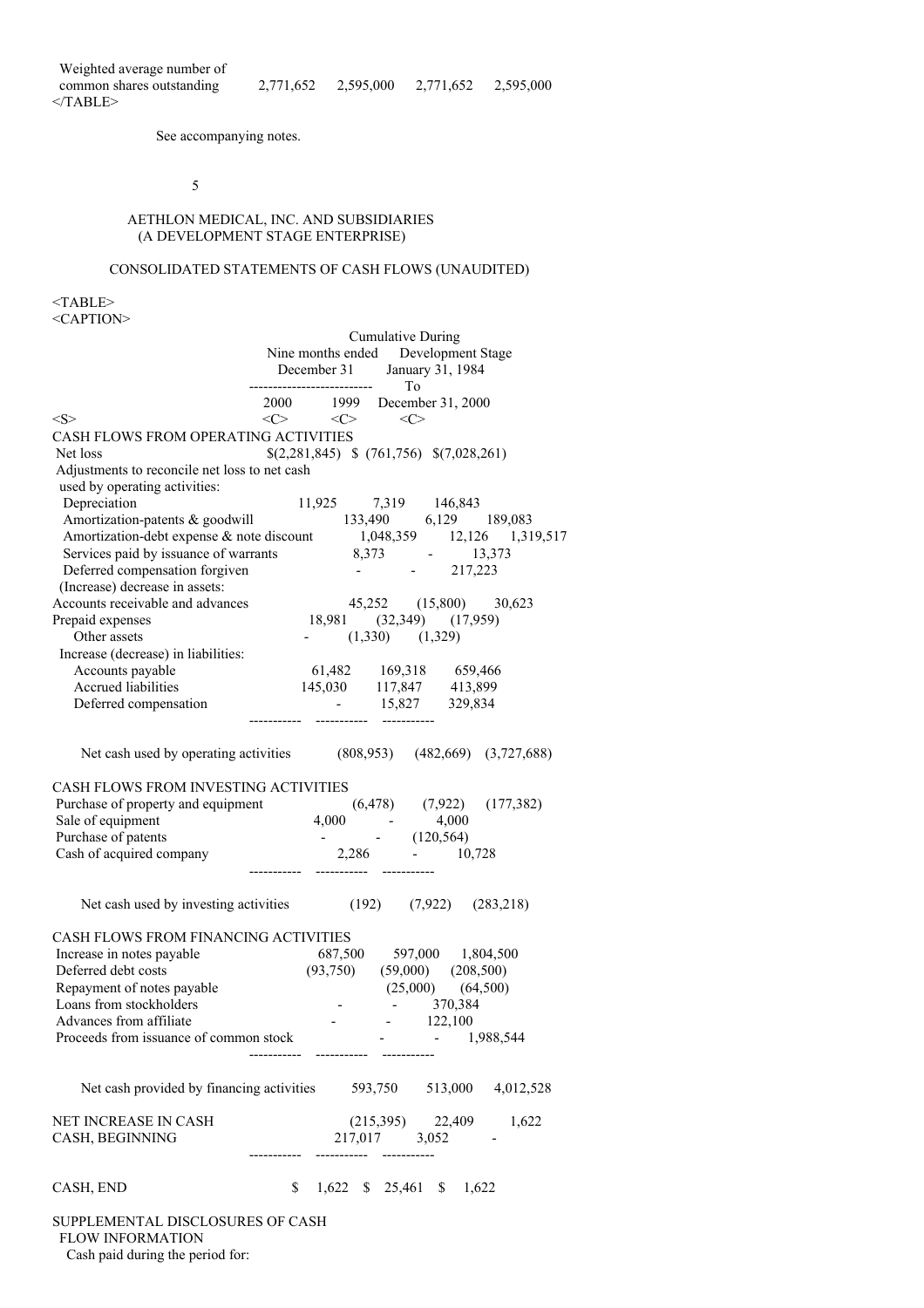| Interest     | $$100,774$ \$ 4,703 \$ 143,081 |        |       |
|--------------|--------------------------------|--------|-------|
| Income taxes | $\frac{1}{2}$ 2.783            | $\sim$ | 9.945 |

# SUPPLEMENTAL DISCLOSURES OF NONCASH

INVESTING AND FINANCING ACTIVITIES

Loans converted to common stock of Hemex  $$ - $ - $ 435,094$ Net assets of entities acquired in exchange

for the issuance of common stock and options  $$ 1,200,000$   $$ - $ 1,839,014$ Patent acquired for 12,500 shares of common stock  $\$ - \$ - \$ - \$ 100,000$ Patent costs included in liabilities  $$ 95,817$  \$ - \$ 95,817 Debt placement fees paid by issuance of warrants \$ 52,207 \$ - \$ 298,320 Allocation of note proceeds to note discount  $$384,245$   $$5$   $$51,119,071$ <br>Beneficial conversion feature on note  $$150,000$   $$5$   $$150,000$ Beneficial conversion feature on note  $<$ /TABLE>

See accompanying notes.

### 6

### AETHLON MEDICAL, INC. AND SUBSIDIARIES (A DEVELOPMENT STAGE ENTERPRISE)

## CONSOLIDATED STATEMENT OF STOCKHOLDERS' DEFICIENCY (UNAUDITED)

<TABLE> <CAPTION>

|                                                                            |                     |               |                     | PAID IN                               |                     |                                |               |                                      |                             |              |  |                                                                        |
|----------------------------------------------------------------------------|---------------------|---------------|---------------------|---------------------------------------|---------------------|--------------------------------|---------------|--------------------------------------|-----------------------------|--------------|--|------------------------------------------------------------------------|
|                                                                            | <b>COMMON STOCK</b> | <b>AMOUNT</b> |                     | CAPITAL-<br>PAID IN<br><b>CAPITAL</b> |                     | <b>WARRANTS</b><br>and OPTIONS |               | <b>ACCUMULATED</b><br><b>DEFICIT</b> |                             | <b>TOTAL</b> |  |                                                                        |
| $<\leq$<br><b>BALANCE AT MARCH 31, 2000</b>                                | <<>                 | <<>           | $\langle C \rangle$ |                                       | $\langle C \rangle$ |                                | $<\!\!C\!\!>$ |                                      | <<>                         |              |  | 2,672,500 \$ 2,673 \$ 3,290,865 \$ 739,826 \$ (4,746,416) \$ (713,052) |
| Issuance of common stock and options<br>for acquisition of Cell Activation |                     | 99,152        | 99                  |                                       | 801,267             |                                | 398,634       |                                      |                             | 1,200,000    |  |                                                                        |
| Warrants to acquire common stock<br>issued with promissory notes           |                     |               |                     |                                       |                     | 218,780                        |               |                                      | 218,780                     |              |  |                                                                        |
| Warrants issued as compensation for<br>sale of promissory notes            |                     |               |                     |                                       |                     | 328,318                        |               |                                      | 328,318                     |              |  |                                                                        |
| Warrants to acquire common stock<br>issued with convertible note           |                     |               |                     |                                       |                     | 165,466                        |               |                                      | 165,466                     |              |  |                                                                        |
| Beneficial conversion feature on note                                      |                     |               |                     |                                       | 150,000             |                                |               |                                      | 150,000                     |              |  |                                                                        |
| Options granted to directors for fees                                      |                     |               |                     |                                       | 14,163              |                                |               | 14,163                               |                             |              |  |                                                                        |
| Net loss for the nine months<br>ended December 31, 2000                    |                     |               |                     |                                       |                     |                                |               |                                      | $(2,281,845)$ $(2,281,845)$ |              |  |                                                                        |

## BALANCE AT DECEMBER 31, 2000 2,771,652 \$ 2,772 \$ 4,242,132 \$ 1,865,187 \$ (7,028,261) \$ (918,170)

========= ======== ============ ============ ============ ===========

# $<$ /TABLE>

See accompanying notes.

#### 7

### NOTES TO CONSOLIDATED FINANCIAL STATEMENTS AS OF DECEMBER 31, 2000

# NOTE 1. BASIS OF PRESENTATION

The accompanying unaudited consolidated financial statements of Aethlon Medical, Inc. (the "Company") have been prepared in accordance with generally accepted accounting principles for interim financial information and with the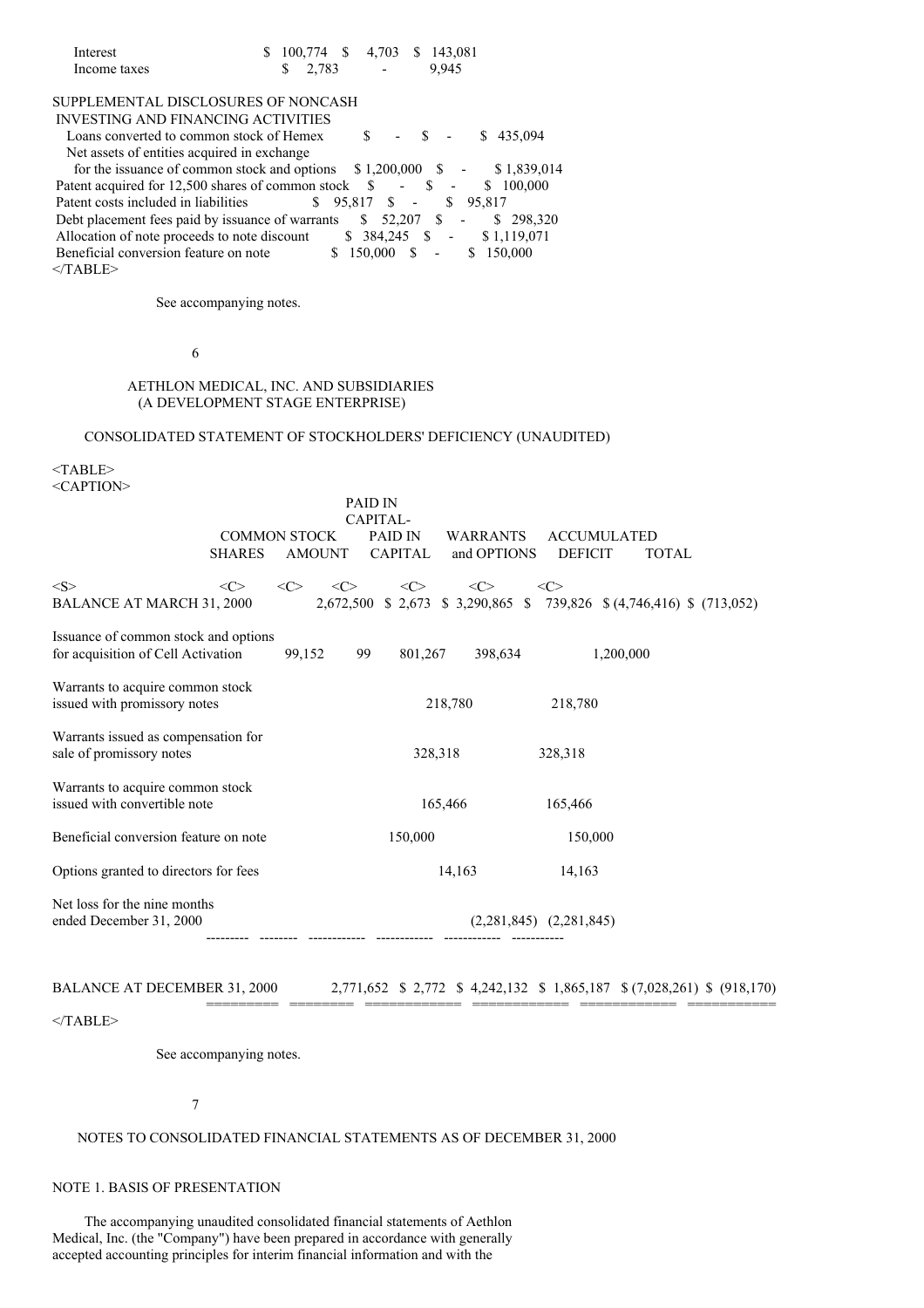instructions to Form 10-QSB. Accordingly, they do not include all of the information and footnotes required by generally accepted accounting principles for complete financial statements. In the opinion of management, all adjustments (consisting of normal recurring accruals) considered necessary for a fair presentation have been included. Operating results for the three and nine month periods ended December 31, 2000 are not necessarily indicative of the results that may be expected for the year ending March 31, 2001. For further information, refer to the Company's Annual Report on Form 10-KSB for the year ended March 31, 2000, which includes audited financial statements and footnotes as of and for the years ended March 31, 2000 and 1999.

The consolidated financial statements include the accounts of Aethlon Medical, Inc. and its wholly owned subsidiaries, Hemex, Inc., Aethlon, Inc., Syngen Research, Inc., and Cell Activation, Inc. Syngen Research and Cell Activation are doing business as Aethlon Laboratories, Inc. All significant intercompany balances and transactions have been eliminated.

## NOTE 2. CAPITAL TRANSACTION

On April 10, 2000, the Company acquired all the outstanding common stock of Cell Activation, Inc. ("Cell") in exchange for 99,152 shares of common stock of the Company. In addition, all the outstanding stock options of Cell were exchanged for options to purchase 50,848 shares of common stock of the Company for \$.3933 per share. The options expire in 2007. The acquisition has been accounted for using the purchase method of accounting whereby the results of operations of Cell since the date of acquisition have been included in the accompanying Statement of Operations.

The purchase price for Cell was \$1,200,000 which was allocated between the shares and options based on the estimated fair value of each component of the consideration. Thus the value allocated to the 99,152 shares of stock was \$801,366, and the value allocated to the options for 50,848 shares of stock was \$398,634. The excess of the purchase price over the tangible assets acquired has been allocated \$141,041 to patents and trademarks and \$1,190,364 to goodwill. Patents will be amortized over their life from date of issuance, and goodwill will be amortized over ten years. Had the Cell acquisition taken place on April 1, 1999, the impact on the Company's results of operations for the three and nine months ended December 31, 1999 would not have been material.

# 8

#### NOTE 3. NOTES PAYABLE

During the quarter ended December 31, 2000, the Company issued a two-year 8% convertible note in the principal amount of \$375,000. A detachable warrant to purchase 119,048 shares of the Company's common stock was issued in connection with this note. Aethlon has allocated the proceeds from the note to the warrant and the note on a pro-rata basis based on the estimated fair value of each financial instrument separately. The fair value of the warrant was estimated using the Black-Scholes pricing model, and present value calculations were made to estimate the fair value of the note without the warrant. Of the note proceeds, \$165,466 was allocated to the warrant and recorded as note discount. The note discount is being amortized as additional interest and debt expense over the two-year term of the related note. The note is convertible into common stock of the Company at \$3.15 per share or, if less, at 75% of the average of the three lowest closing bid prices for the Company's stock during the ten trading days prior to conversion. The Company has determined that the intrinsic value to the investor of this beneficial conversion feature is \$150,000, and this amount has been charged to interest expense and added to additional paid-in capital.

At December 31, 2000 outstanding 12% promissory notes in the aggregate principal amount of \$525,000 have reached their one-year maturity, and interest on such notes for periods after maturity is accruing at the annual rate of 15%.

#### NOTE 4. OTHER OPTIONS AND WARRANTS

On November 6, 2000, the Company approved the issuance of options for 200,000 shares of its common stock to the Company's general counsel. The options are exercisable at \$3.25 per share and expire on December 31, 2005. Under an agreement between the Company and its general counsel, any proceeds from the sale of shares obtained through exercise of these options in excess of the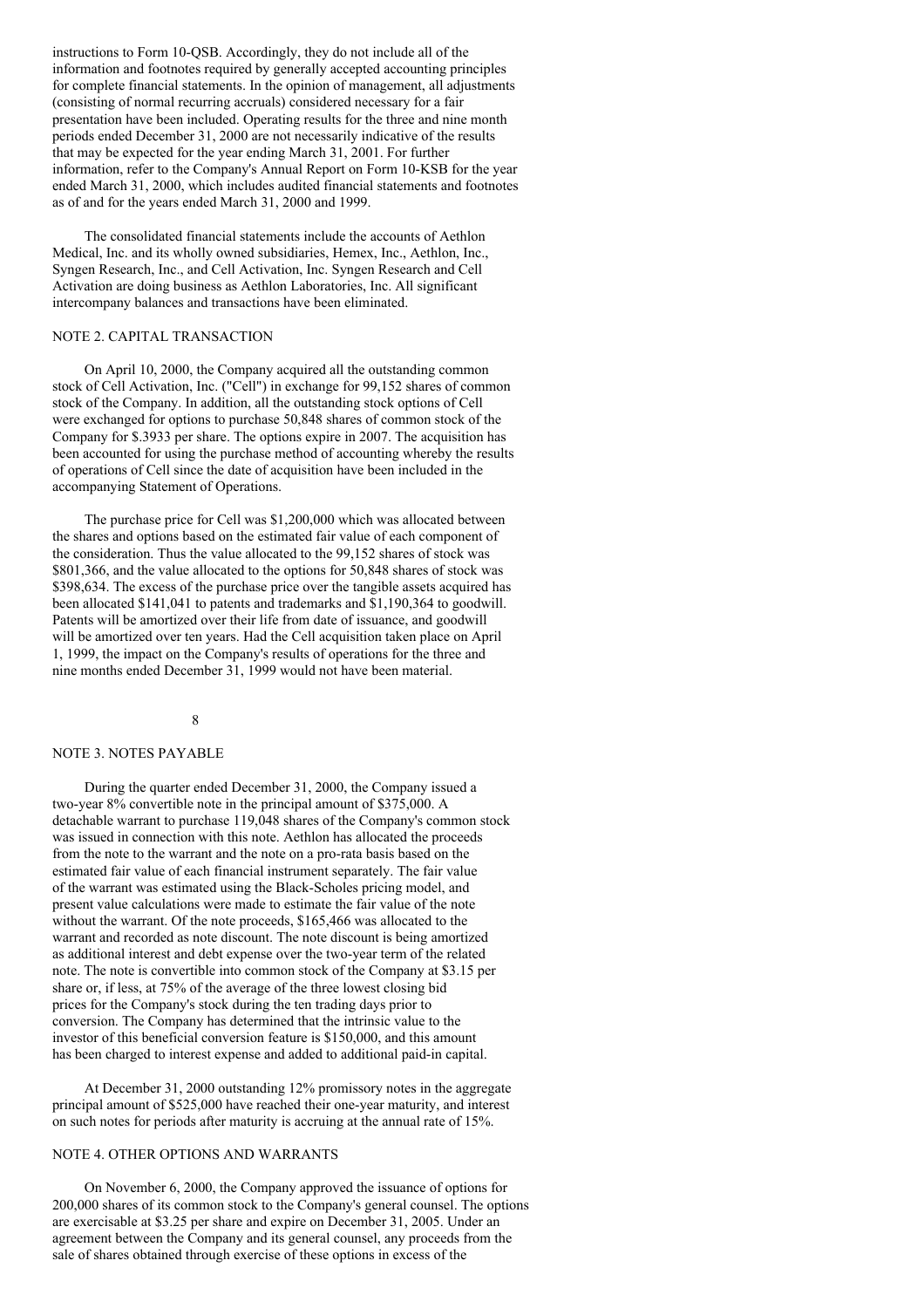exercise price will be applied to reduce the outstanding legal fees of general counsel. In accordance with this agreement, no expense has been recorded by the Company with respect to these options.

On December 29, 2000, the Company issued warrants for 35,250 shares of its common stock as compensation for the sale of promissory notes. The warrants are exercisable at \$5.00 per share and expire on various dates between November 4, 2004 and September 14, 2005.

At December 31, 2000, there were options and warrants outstanding for a total of 1,736,194 shares of common stock at exercise prices from \$.3933 to \$6.00, averaging \$3.86.

### 9

### ITEM 2. MANAGEMENT'S DISCUSSION AND ANALYSIS OR PLAN OF OPERATION

#### PLAN OF OPERATION

The Company is in the initial stages of its operations and has not yet engaged in significant commercial activities. During the fiscal year ending March 31, 2001, the Company plans to continue its research and development activities relating to the Hemopurifier-TM-, with particular priority on the Hemopurifier-TM- for the removal of HIV virus from the blood.

The implementation of the Company's business plan is dependent upon its ability to raise equity capital. During the fiscal year ended March 31, 2000 and the nine months ended December 31, 2000, the Company financed its research and development activities through the private placement of approximately \$1,365,000 principal amount of 12-month notes bearing interest at 12% per annum. The Company has entered into an agreement with an investment banking firm under which the firm will use its best efforts to sell \$10 million of the Company's common stock in a private placement offering. The Private Placement Memorandum was issued in July 2000 but was withdrawn in September pending revisions in the business plan. The Company expects to re-issue the Memorandum during the fiscal year beginning April 1, 2001.

On November 1, 2000, the Company entered into a Subscription Agreement under which up to \$5,000,000 in convertible notes may be issued to a financial institution. Under this arrangement, a note for \$375,000 was issued on November 1, 2000 and a second note for \$200,000 was issued on February 12, 2001. There is no assurance that the terms and conditions prescribed in the Subscription Agreement for the issuance of additional convertible notes will be satisfied.

The Company believes that the successful completion of the \$10 million stock offering will satisfy the Company's anticipated capital requirements related to the development of its business for three years; however, additional financing may be required in the case of further acquisitions or to successfully develop other technologies. At the present time, the Company has no plans to purchase significant amounts of equipment or hire significant numbers of additional employees prior to the successful completion of the private placement of its common stock.

Presently Aethlon has no internal source of cash resources and has no expectation for internally generated cash over the next twelve months. Aethlon's ongoing research and development activities over the next twelve months will be dependent upon funding from the aforementioned private placement of equity, the sale of additional convertible notes, or other sources of capital.

#### 10

#### FORWARD LOOKING STATEMENTS

All statements, other than statements of historical fact, included in this Form 10-QSB are, or may be deemed to be, "forward-looking statements" within the meaning of Section 27A of the Securities Act of 1933, as amended ("the Securities Act"), and Section 21E of the Securities Exchange Act of 1934 ("the Exchange Act"). Such forward-looking statements involve assumptions, known and unknown risks, uncertainties and other factors which may cause the actual results, performance, or achievements of Aethlon Medical, Inc.("the Company") to be materially different from any future results, performance, or achievements